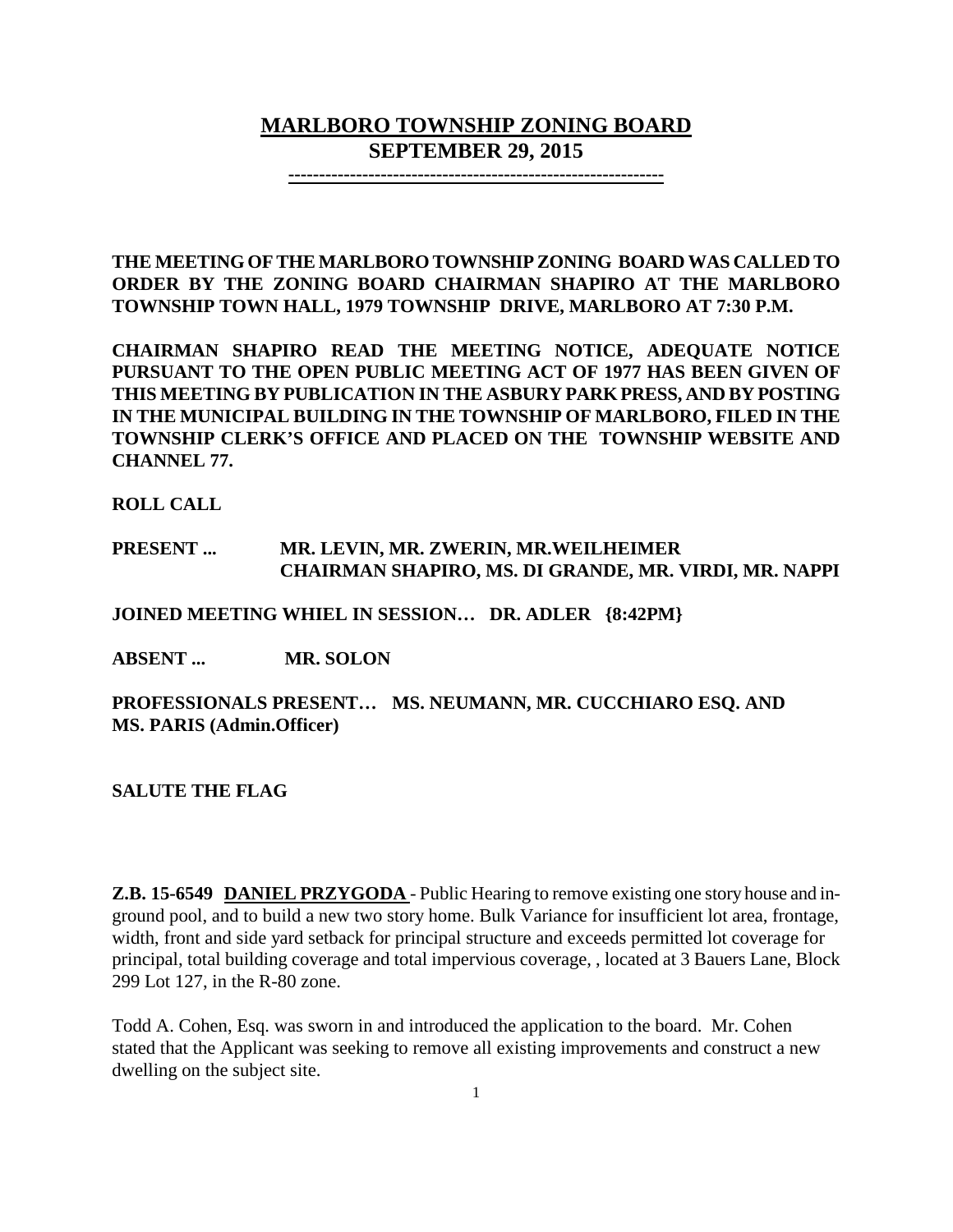Daniel Przygoda was sworn in and gave testimony. Mr. Przygoda stated that he proposes to remove all existing site improvements, including on site well and septic disposal systems, and construct a two-story dwelling with access via a proposed paved drive along Bauers Lane. The proposed dwelling is to be serviced by new onsite well and septic disposal Systems. The Applicant agreed to maximize the minimum side yard to the south to a 10 foot minimum. The Applicant further agreed to maximize the front yard setback to at least 80 feet. He also stated that there would be a minimum of a 10 foot setback to the north

Michael Geller, P.E., P.P. was sworn in and gave testimony. Mr. Geller stated that the subject site contains approximately 20,512 square feet and is an existing undersized lot. He stated that the existing dwelling and pool on the site are both in dilapidated states. Mr. Geller further stated that the Applicant has also satisfied the C variance criteria and that the proposed development would place a dilapidated structure with a new attractive building which would enhance and promote a desirable visual environment in the area. In response to questions from the Board, he stated that an LOI would be obtained prior to construction and further that encroachment on the property would be removed.

## **PUBLIC SESSION -**

**Barbara Loftus of 425 Tennent Road** – was sworn in and gave testimony. Ms. Loftus confirmed that the proposed dwelling would be set back 80 feet from the front yard. .

## *In workshop*

Offered: Chairman Shapiro

Second: Mr. Levin

Mr. Verdi is in favor of this application. Mr. Levin would like to see a smaller dwelling, but is in favor of the application. Mr. Zwerin has no issues with the application. Mr. Weilheimer is in favor of the application. Mr. Nappi has no issues with the application. Ms. DiGrande she's in favor of the applicant. Chairman Shapiro said he in favor of the application.

## *Out of Workshop*

Offered: Chairman Shapiro

Second: Ms. DiGrande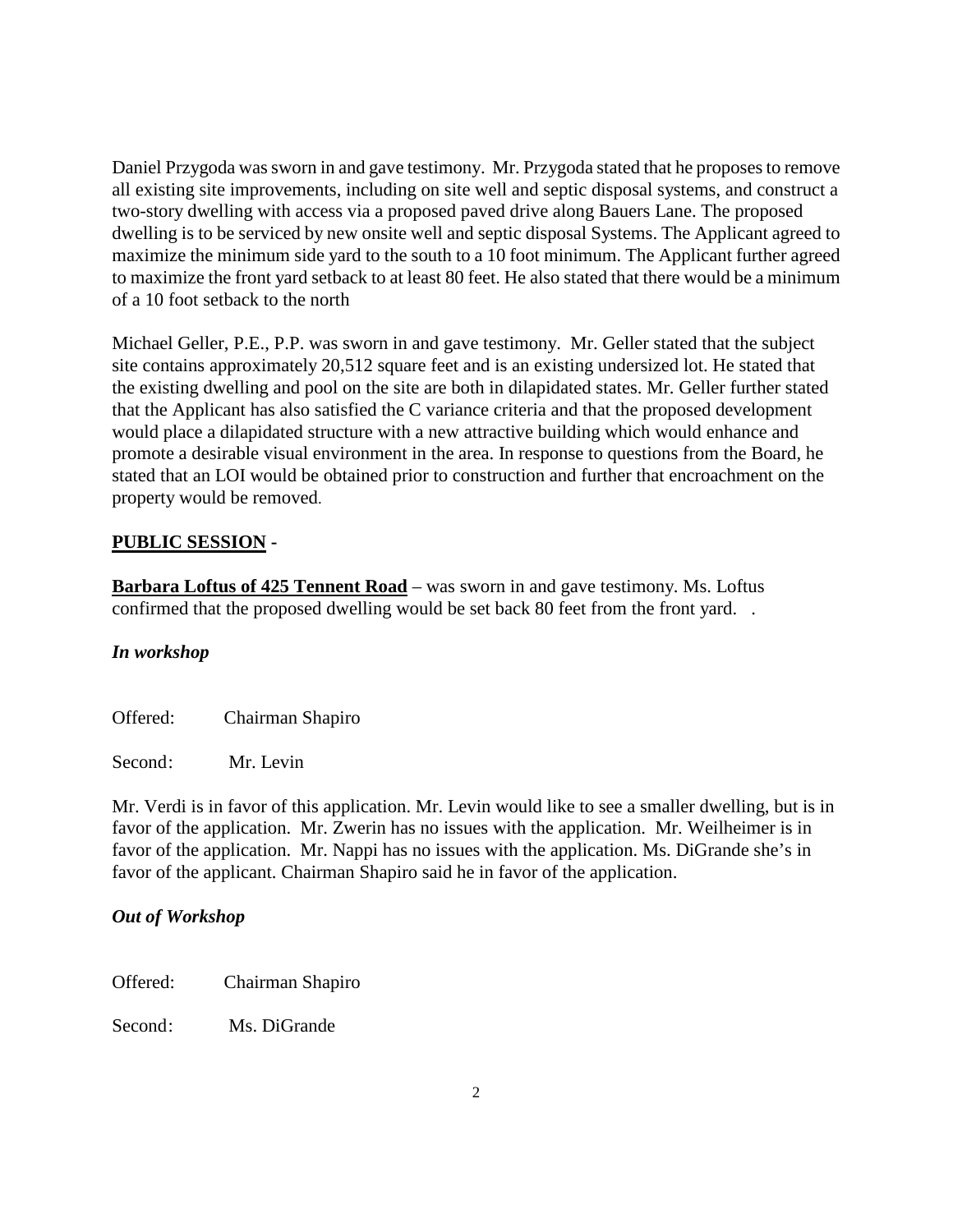#### *A motion in the affirmative*

| Offered: | Chairman Shapiro | Ayes:               |          | 6 Mr. Levin, Mr. Zwerin,<br>Mr. Weilheimer, Chairman Shapiro,<br>Ms. DiGrande, Mr. Verdi, Mr. Nappi |
|----------|------------------|---------------------|----------|-----------------------------------------------------------------------------------------------------|
| Second:  | Mr. Levin        | Nays:<br>Abstained: | $\theta$ | Absent: 2 Dr. Adler, Mr. Solon                                                                      |

**Z.B. 15-6536 ANTISELL** - Continued Public Hearing for Use Variance and approval of a major 5 lot subdivision with bulk variances that is located on Reids Hill Road, Block 154 Lot 17 & 18 in a split zone (C-3 and LC)

*Mr. Levin and Mr. Verdi stepped down from this application*

**Chester DiLorenzo P.P., P.E.,** was sworn in and gave a brief synopsis of the application to the board.

Mr. DiLorenzo requested to bifurcate the application. Mr. DiLorenzo would like the board to vote on the use tonight and come back to the board with a revise site plan for the subdivision. After a brief discussion with the Mr. Cucchiaro, the applicant decided to have the application carried.

*This application is being carried to the meeting of October 27, 2015, without further notice*

**Z.B. 14-6525 MARLBORO MUSLIM CEMETERY** – Continued Public Hearing for a minor sub-division which represents an expansion of a non-conforming use, located at 340 Spring Valley Road, Block 146 Lot 48, in the LC zone

Salvatore Alfieri Esq. was sworn in and introduced the application to the board.

Siham Mady was sworn in and gave testimony. Ms. Mady is the owner of Mecca Halal Whole Sale (slaughter house business). Mr. Alfieri asked Ms. Mady if the livestock is stored on the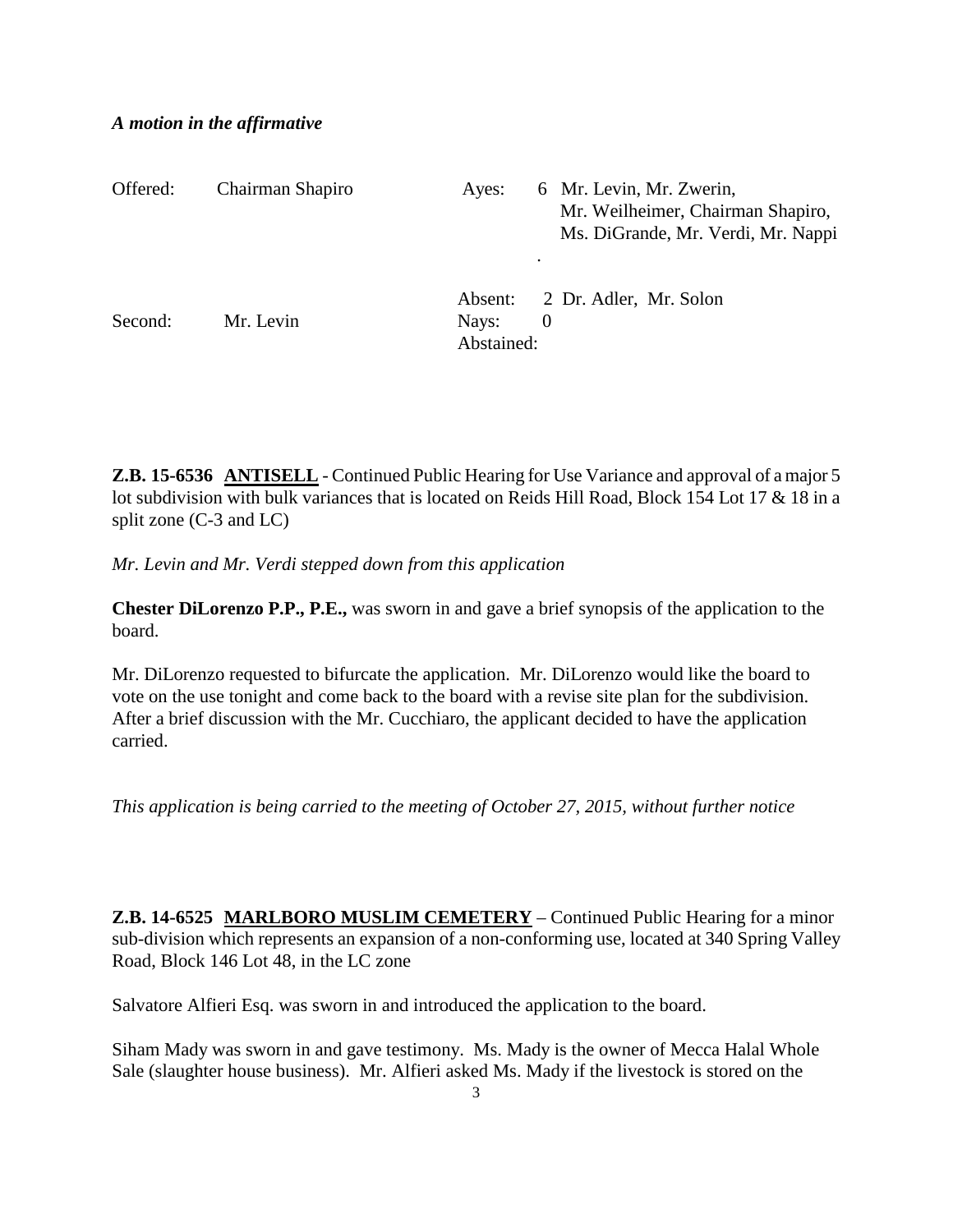property presently, Ms. Mady said yes. Ms. Mady stated that the live stock will not be slaughtered at 340 Spring Valley Road. The live stock is transported to a location in Newark, NJ. for slaughter. Ms. Mady stated that the live stock is transported twice per week. Mr. Alfieri asked the length of time the live stock is stored on the property, Ms. Mady stated only days. Ms. Mady stated that a employee would be on site twice per day for about three hours each time to care for the livestock. Ms. Mady also stated that feed company comes in to feed the livestock, food will not be stored on the property. Ms. Mady stated that the livestock will remain within the fenced in area only. Mr. Alfieri asked if the applicant is proposing to erect any buildings for the livestock. Ms. Mady stated that she would not.

Chairman Shapiro asked what lot are they referencing? Mr. Alfieri stated lot 48.02 is the location allocated for the livestock. The board has concerns with the storage location for the livestock as well as requesting a more detailed plan for this application. Mr. Cucchiaro suggested that the applicant work in conjunction with the Boards professionals to prepare for the next hearing. The applicant needs to come back with a more detailed plan for the Board to review.

*This application is being carried to the meeting of November 24, 2015, without further notice*

## **M E M O R A L I Z A T I O N S**

**Z.B. 15-6550 SOLOMON SCHECTER DAY SCHOOL** – Memorialization of Resolution granting Use Variance and Bulk Variance to construct a 6' high security/perimeter fence in the front yard, located at 22 School Road East, Block 355 Lot 5, in the C-2 zone

| Offered: | Chairman Shapiro | 6 Mr. Levin, Mr. Zwerin,<br>Ayes:<br>Mr. Weilheimer, Chairman Shapiro,<br>Ms. DiGrande, Dr. Adler<br>$\bullet$ |  |
|----------|------------------|----------------------------------------------------------------------------------------------------------------|--|
| Second:  | Mr. Levin        | Absent: 2 Mr. Verdi, Mr. Nappi<br>Nays:<br>$\theta$<br>Abstained:                                              |  |